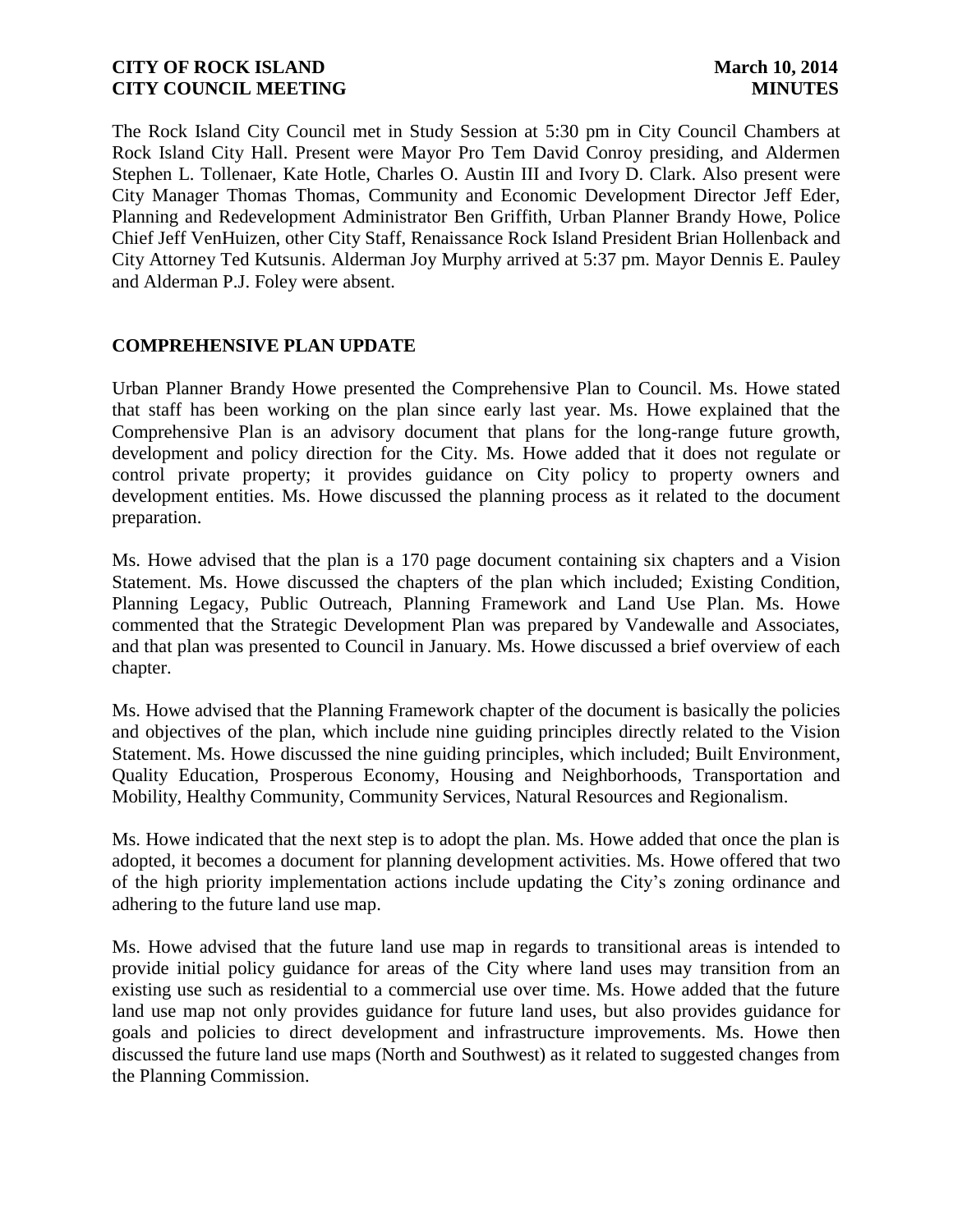Council and Community and Economic Development Director Jeff Eder discussed the transitional areas as it related to proposed uses and various boundaries. Council further discussed the various suggested changes and offered feedback.

Ms. Howe advised that the Planning Commission public hearing for the Comprehensive Plan is scheduled for Wednesday, April 2<sup>nd</sup> followed by the City Council public hearing for the plan on Monday, April  $7<sup>th</sup>$ . Ms. Howe added that on Monday, April  $14<sup>th</sup>$ , the Comprehensive Plan will be on the Agenda for adoption by the City Council.

Council further discussed the Comprehensive Plan.

# **DOWNTOWN SECURITY FEES**

City Manager Thomas advised that he had sent a recommendation to Council to consider eliminating the Downtown security fees.

Community and Economic Development Director Jeff Eder advised that a significant amount of change has taken place with some problematic issues leaving the Downtown and there has been some announced redevelopment in the Downtown. Mr. Eder indicated that as the City moves forward, there will be more change in the makeup of the Downtown; the goal is to bring in more people and hopefully that will allow for more retail and support services to the Downtown. Mr. Eder added that it is hoped that by eliminating the security fees, this will help to bring more variety Downtown and not just the night life.

Council and Mr. Eder discussed the dynamics of the Downtown as it related to the extended hours component and security fees. Council also discussed the security zones and the Police Department's plan for service in the Downtown.

Police Chief Jeff VenHuizen stated that at this time, there are no plans to make any changes to the current manpower usage in the Downtown with the Downtown Patrol Unit. The Chief added that it is actually an increase in the level of services that the Police Department is providing; the Downtown Patrol Unit covers a greater number of hours and a greater numbers of days. The Chief commented that the unit is still focused on the nighttime entertainment component. The Chief indicated that the new unit is still in somewhat of a learning phase and adjustments will be made as necessary. Chief VenHuizen advised that there may not be as big of a demand for Police services in the Downtown if the dynamic truly changes.

Police Chief VenHuizen advised that when the Downtown security fee was enacted, it was to help offset some of the cost of Police services to the Downtown. The Chief added that the dynamics have changed to a degree in the Downtown; it is time to reevaluate the Downtown security fees. Chief VenHuizen further discussed this issue. The Chief noted that there is still a need for Police services in the Downtown.

Renaissance Rock Island President Brian Hollenback stated that they are very appreciative of the special Police detail. Mr. Hollenback commented that if they didn't have this service from the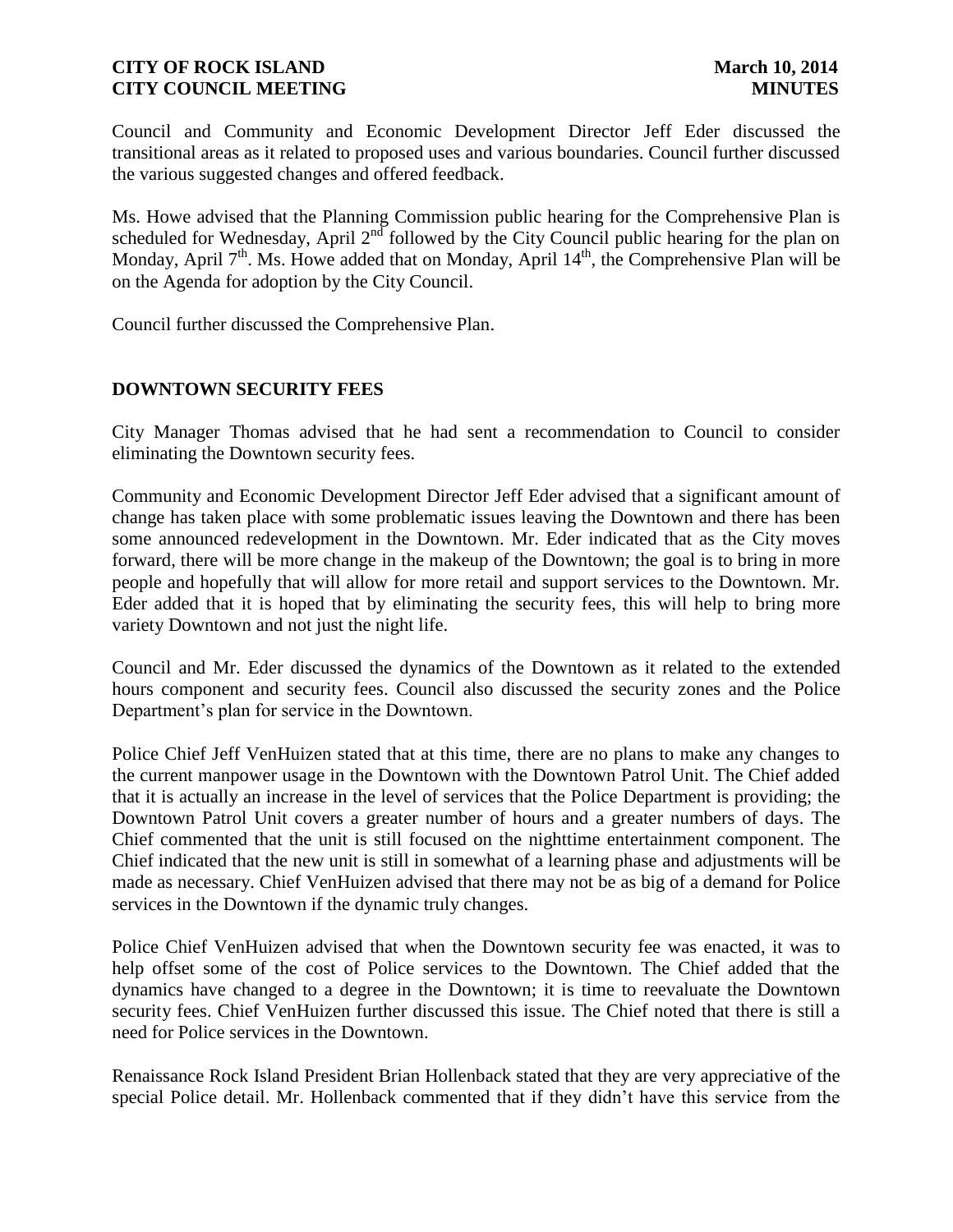Police Department, all of the other initiatives would not be able to move forward in a manner that was hoped for. Mr. Hollenback discussed the possible elimination of the security fees. Mr. Hollenback stated that this will send a message to the bar owners that there is a commitment for change. Mr. Hollenback added that along with change comes accountability. Mr. Hollenback stated that if issues begin to take place, he would commit and take a look at public/private resources to make sure that the level of service remains.

Council and Mr. Hollenback further discussed this item. Council discussed funding sources as it related to the security fees and Police service in the Downtown. In addition, Council discussed the ordinance change as it related to eliminating the Downtown security fees.

City Attorney Kutsunis advised that the ordinance change will consist of basically deleting the section that sets up the security fees.

Mayor Pro Tem Conroy advised that the ordinance change will be brought back to Council at the next meeting for a vote.

# **ADJOURNMENT**

A motion made by Alderman Hotle and seconded by Alderman Tollenaer to adjourn the meeting carried by the following Aye and No vote. Those voting Aye being; Alderman Tollenaer, Alderman Hotle, Alderman Murphy, Alderman Austin, Alderman Clark and Alderman Conroy; those voting No, none. The meeting was adjourned at 6:20 pm.

> \_\_\_\_\_\_\_\_\_\_\_\_\_\_\_\_\_\_\_\_\_\_\_\_\_\_\_ Aleisha L. Patchin, City Clerk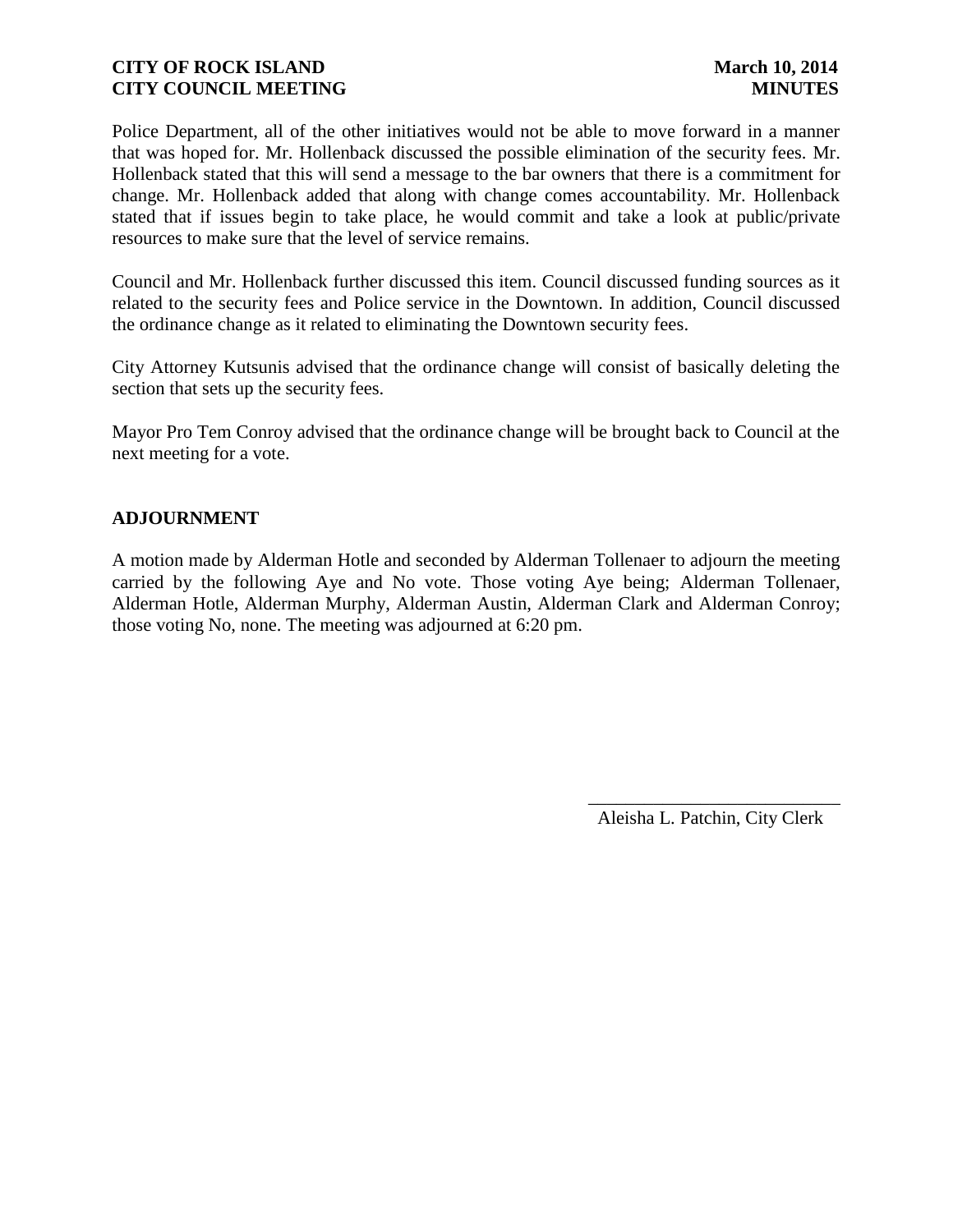Rock Island City Council met in regular session at 6:45 pm in Council Chambers of Rock Island City Hall. Present were Mayor Pro Tem David Conroy presiding, and Aldermen Stephen L. Tollenaer, Kate Hotle, Joy Murphy, Charles O. Austin III and Ivory D. Clark. Also present were City Manager Thomas Thomas and City Attorney Ted Kutsunis. Mayor Dennis E. Pauley and Alderman P. J. Foley were absent.

#### Introductory Proceedings

Mayor Pro Tem Conroy called the meeting to order and led in the Pledge of Allegiance. Alderman Austin gave the Invocation.

# Agenda Item #5 **Minutes of the meeting of March 3, 2014.**

A motion was made by Alderman Murphy and seconded by Alderman Hotle to approve the minutes of the meeting of March 3, 2014 as printed. The motion carried by the following Aye and No vote; those voting Aye being; Alderman Tollenaer, Alderman Hotle, Alderman Murphy, Alderman Austin, Alderman Clark and Alderman Conroy; those voting No, none.

#### Agenda Item #6

# **Update Rock Island by Mayor Pro Tem Conroy.**

Mayor Pro Tem Conroy advised that after a tour of the Midwest including eight concert appearances from Minnesota to Ohio, the Augustana Choir will return to the Quad Cities for a home concert at St. Paul Lutheran Church in Davenport, 2136 North Brady Street on Friday, March 14, 2014 at 8:00 pm. The concert is free and open to the public. For more information, call (309) 794-7833.

Mayor Pro Tem Conroy stated that the 2014 St. Patrick's Day Parade will be Saturday, March 15<sup>th</sup> at 11:30 am starting at 23<sup>rd</sup> Street and 4<sup>th</sup> Avenue in Rock Island. Mayor Pro Tem Conroy added that parade floats, bands, vehicles and walkers will head through downtown Rock Island, across Centennial Bridge, and continue its course through downtown Davenport. Visit [www.ridistrict.com](http://www.ridistrict.com/) for updates.

Mayor Pro Tem Conroy indicated that after the St. Patrick's Day Parade has concluded, stay in Rock Island and enjoy the post parade festivities. Some of the various outdoor festivities include Steve's Old Time Tap at  $17<sup>th</sup>$  Street between  $2<sup>nd</sup>$  &  $3<sup>rd</sup>$  Avenues from 9:00 am until 7:00 pm and Kavanaugh's Hilltop Tap at 1228  $30<sup>th</sup>$  Street featuring live music from 1:00 pm - 11:30 pm.

Mayor Pro Tem Conroy advised that the golf season is almost here! Get your swing back in the groove with indoor golf clinic lessons by PGA instructor Jeff LaRue held at the Rock Island Fitness Center. Mayor Pro Tem Conroy added that each session features three 1-Hour clinics that will cover full golf swing fundamentals. Sessions available for ages 12 and up. Mayor Pro Tem Conroy stated that the lessons are designed to help any level of golfer with their swing from outright beginners to lifelong golfers who just need some fine-tuning. Call (309) 732-7275 or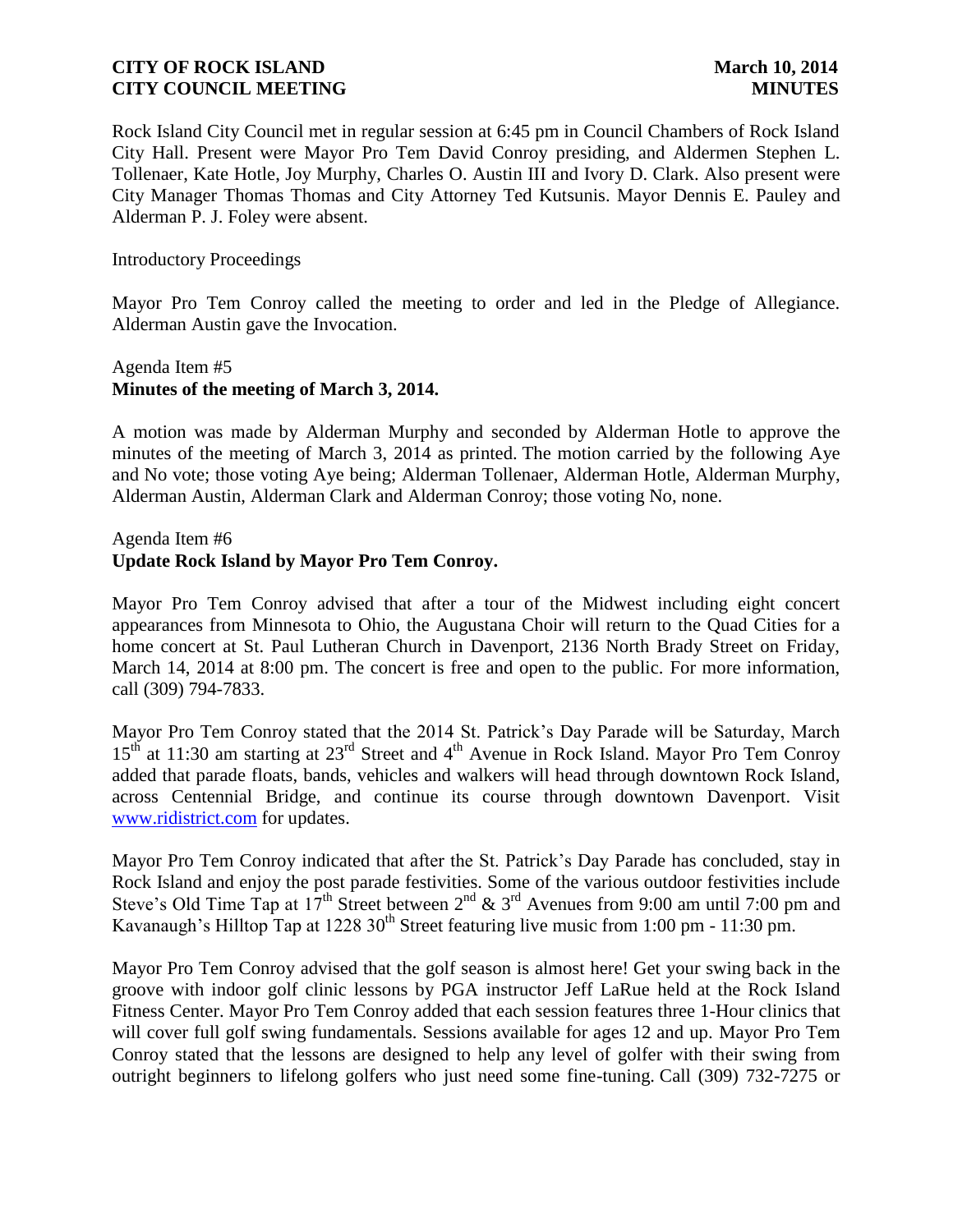stop in at the Fitness Center to register. Cost is \$60.00. Classes are limited to 4 participants each so don't wait to sign up!

Mayor Pro Tem Conroy advised that the General Primary election will be Tuesday, March 18, 2014. On Election Day, the polls are open from 6:00 am until 7:00 pm. Mayor Pro Tem Conroy added that voters who are not able to vote in person may qualify to vote absentee. For further information regarding absentee voting or any other aspects of the election process, contact the Voter Registration/Elections department of the County Clerk's Office at (309) 558-3571. Early voting will be conducted now until March 15, 2014. To find a listing of locations and times go to [www.votericounty.org.](http://www.votericounty.org/)

### Agenda Item #7

# **Proclamation declaring March 10 through March 16, 2014 as Brain Awareness Week.**

Mayor Pro Tem Conroy read the Proclamation. Pilot Club member Carol Triebel accepted the Proclamation. Ms. Triebel stated that the Pilot Club is a community focused organization that does fundraising for brain related activities. Ms. Triebel stated that on March  $20<sup>th</sup>$ , the Pilot Club is sponsoring a play at Playcrafters - The Secret Garden. Ms. Triebel added that the doors open at 6:30 pm and the play starts at 7:30 pm. It was noted that tickets are \$12.00. Ms. Triebel advised that the Pilot Club also supports Bikes for Brains at the King Center. Ms. Triebel added that the Pilot Club sponsors all of the helmets that are given out through that activity.

Agenda Item #8

# **A Special Ordinance declaring one current City owned 2011 Ford Expedition (K-9 Unit 2426) as surplus and allowing for disposal**.

Alderman Murphy moved and Alderman Hotle seconded to consider, suspend the rules and pass the ordinance.

Discussion followed. Alderman Tollenaer inquired as to where the vehicle will be sold.

Public Works Director Randy Tweet advised that depending on the condition of the vehicle; it would be sold for scrap. Mr. Tweet stated that in this case, it will be used for parts. Mr. Tweet advised that once the vehicle is scrapped, it can either be sold or used for parts. Mr. Tweet added that they will use most of the parts to support the other two vehicles.

After discussion, the motion carried by the following Aye and No vote; those voting Aye being; Alderman Tollenaer, Alderman Hotle, Alderman Murphy, Alderman Austin, Alderman Clark and Alderman Conroy; those voting No, none.

#### Agenda Item #9

# **A Special Ordinance authorizing acquisition of property at 4000 11th Street from Mark Mueller in the amount of \$250,000.00.**

It was moved by Alderman Murphy and seconded by Alderman Austin to consider, suspend the rules and pass the ordinance. The motion carried by the following Aye and No vote; those voting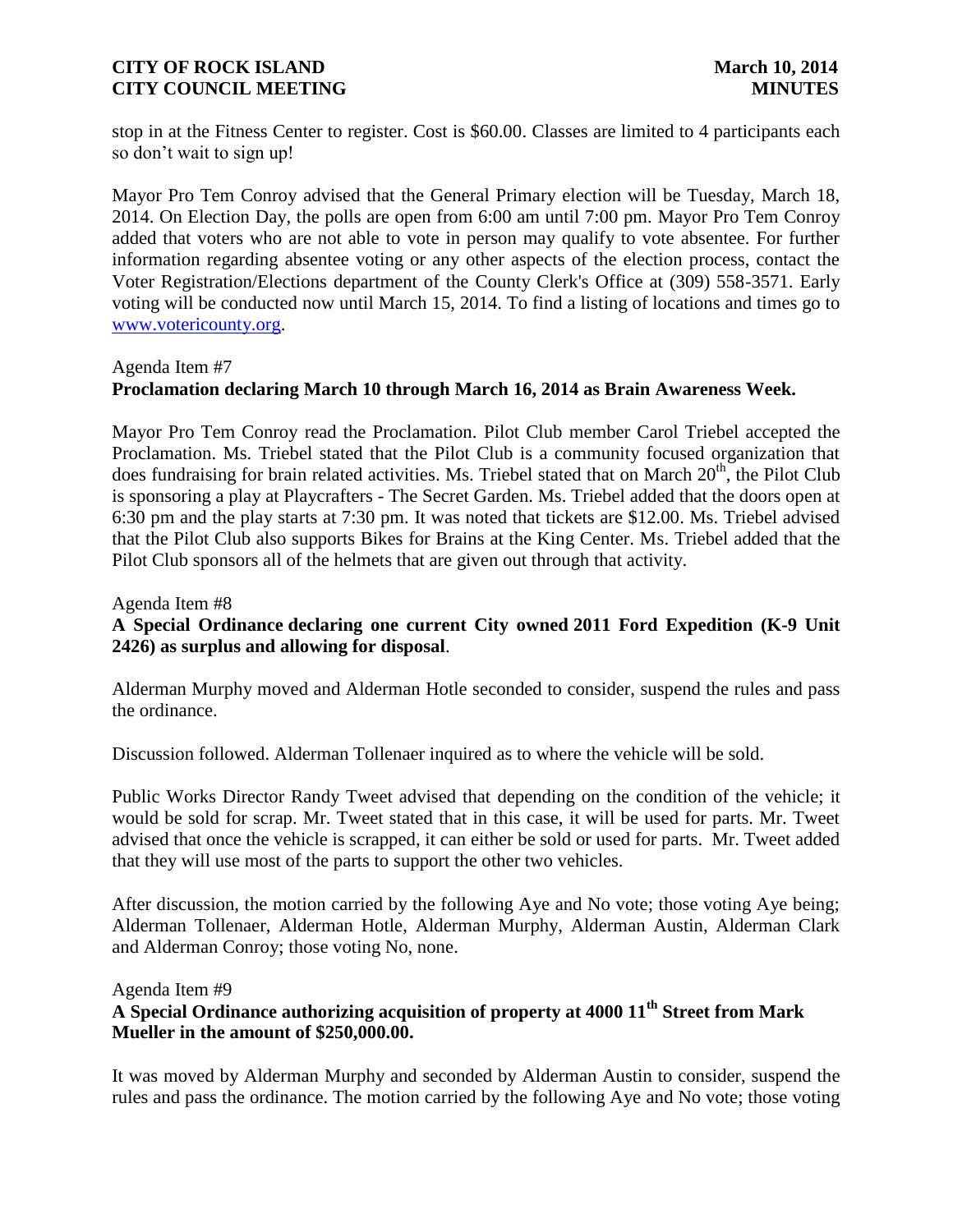Aye being; Alderman Tollenaer, Alderman Hotle, Alderman Murphy, Alderman Austin, Alderman Clark and Alderman Conroy; those voting No, none.

# Agenda Item #10 **A Special Ordinance amending Chapter 10, Article 1, Sec. 10-9 (d) (ii) and (d) (iii) of the Code of Ordinances regarding fees and sites for deer hunting**.

Alderman Austin moved and Alderman Murphy seconded to consider the ordinance.

Discussion followed. Mayor Pro Tem Conroy advised that he was not at the meeting last week, but he will be voting for this again. Mayor Pro Tem Conroy advised that he saw a lackluster of results from the first one. Mayor Pro Tem Conroy stated that he read comments on another city in Illinois where the State came in and actively did it because there were issues. Mayor Pro Tem Conroy added that he would be voting for this one more time, but if there is the same type of results, he would not give further support.

After discussion, the motion carried by the following Aye and No vote; those voting Aye being; Alderman Tollenaer, Alderman Murphy, Alderman Austin, Alderman Clark and Alderman Conroy; those voting No, Alderman Hotle.

Agenda Item #11 **CLAIMS**

It was moved by Alderman Austin and seconded by Alderman Clark to accept the following reports and authorize payments as recommended. The motion carried by the following Aye and No vote; those voting Aye being; Alderman Tollenaer, Alderman Hotle, Alderman Murphy, Alderman Austin, Alderman Clark and Alderman Conroy; those voting No, none.

a. Report from the Public Works Department regarding payment #29 in the amount of \$907,227.10 to Civil Constructors, Inc. for services provided for the Wet Weather Treatment System project.

b. Report from the Public Works Department regarding payment #2 and final in the amount of \$62,475.55 to SAK Construction for services provided for the 2013 Joint Sewer Lining Program project.

# Agenda Item #12 **Claims for the week of February 28 through March 6 in the amount of \$1,143,665.75.**

Alderman Hotle moved and Alderman Austin seconded to allow the claims. The motion carried by the following Aye and No vote; those voting Aye being; Alderman Tollenaer, Alderman Hotle, Alderman Murphy, Alderman Austin, Alderman Clark and Alderman Conroy; those voting No, none.

Agenda Item #13 **Payroll for the weeks of February 17 through March 2 in the amount of \$1,287,444.78.**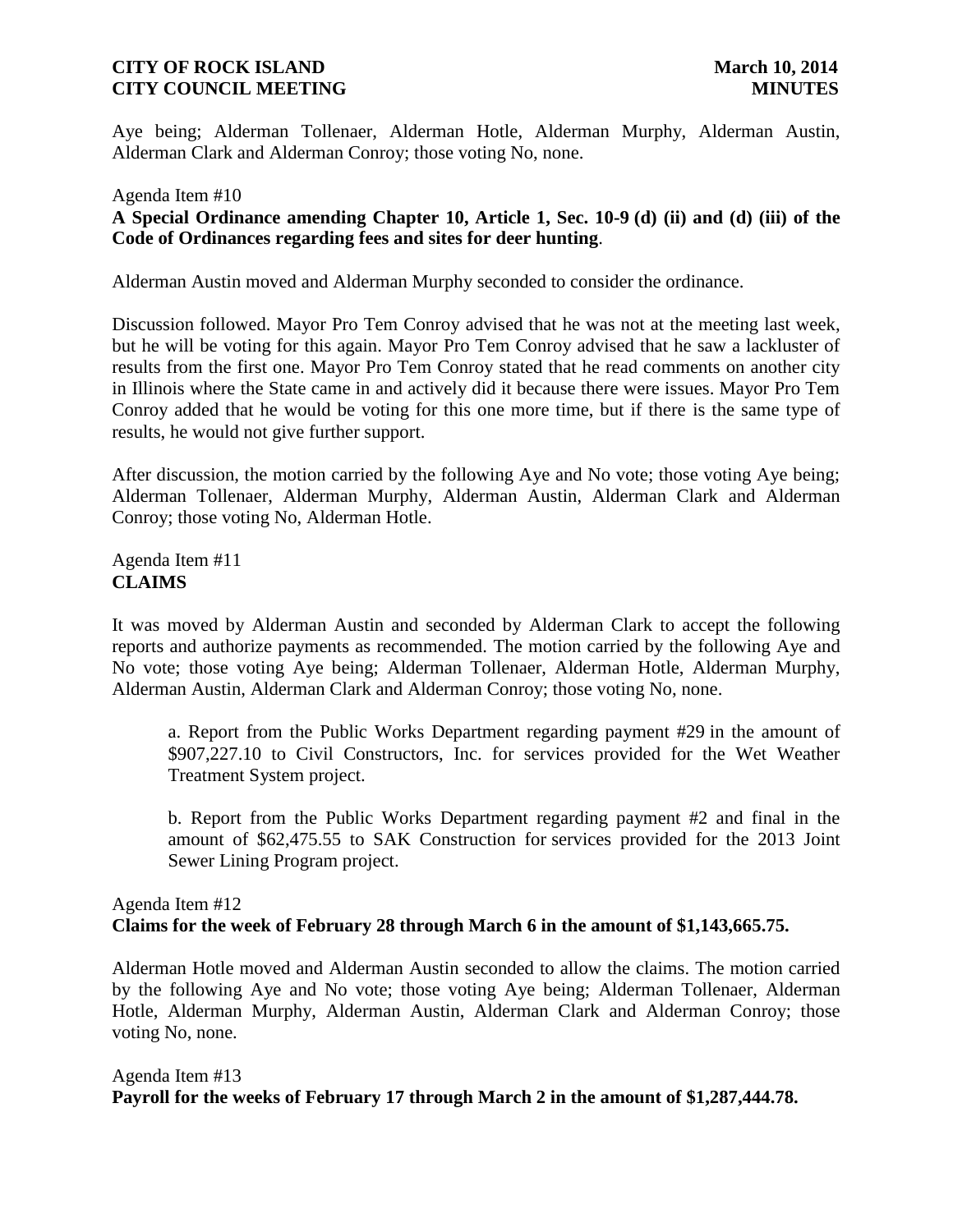It was moved by Alderman Tollenaer and seconded by Alderman Hotle to allow the payroll. The motion carried by the following Aye and No vote; those voting Aye being; Alderman Tollenaer, Alderman Hotle, Alderman Murphy, Alderman Austin, Alderman Clark and Alderman Conroy; those voting No, none.

#### Agenda Item #14

**Report from the Community and Economic Development Department regarding an Ordinance approving a redevelopment agreement with Laborspace, LLC, subject to minor attorney modifications and authorizing the City Manager to execute the contract documents.**

Alderman Hotle moved and Alderman Murphy seconded to consider, suspend the rules and pass the ordinance.

Discussion followed. Alderman Hotle advised that she met with the two gentlemen that are going to be working on this space. Alderman Hotle stated that she was excited to see where this goes. Alderman Hotle added that the property is full of history and they already have some upcoming artists renting the space upstairs. Alderman Hotle commented that they have a lot of vision and plans to expand. Alderman Hotle further discussed this item.

Alderman Tollenaer inquired upon Community and Economic Development Director Jeff Eder to explain this item.

Mr. Eder advised that staff has been working with the owners of the property ever since they were looking to purchase the property. Mr. Eder added that they have purchased it at a very favorable price knowing that it needed a lot of work. Mr. Eder stated that they have a viable plan and they also have a couple of businesses already in there. Mr. Eder indicated that they are trying to make the improvements needed to keep that property up to where it meets the code and where it can be a productive use.

Council and Mr. Eder further discussed this item as it related to improvements, cost and the future value of the property.

After discussion, the motion carried by the following Aye and No vote; those voting Aye being; Alderman Tollenaer, Alderman Hotle, Alderman Murphy, Alderman Austin, Alderman Clark and Alderman Conroy; those voting No, none.

#### Agenda Item #15

# **Report from the Community and Economic Development Department regarding an Ordinance terminating the 11th Street redevelopment project area of the City of Rock Island, Illinois.**

It was moved by Alderman Austin and seconded by Alderman Hotle to consider, suspend the rules and pass the ordinance. The motion carried by the following Aye and No vote; those voting Aye being; Alderman Tollenaer, Alderman Hotle, Alderman Murphy, Alderman Austin, Alderman Clark and Alderman Conroy; those voting No, none.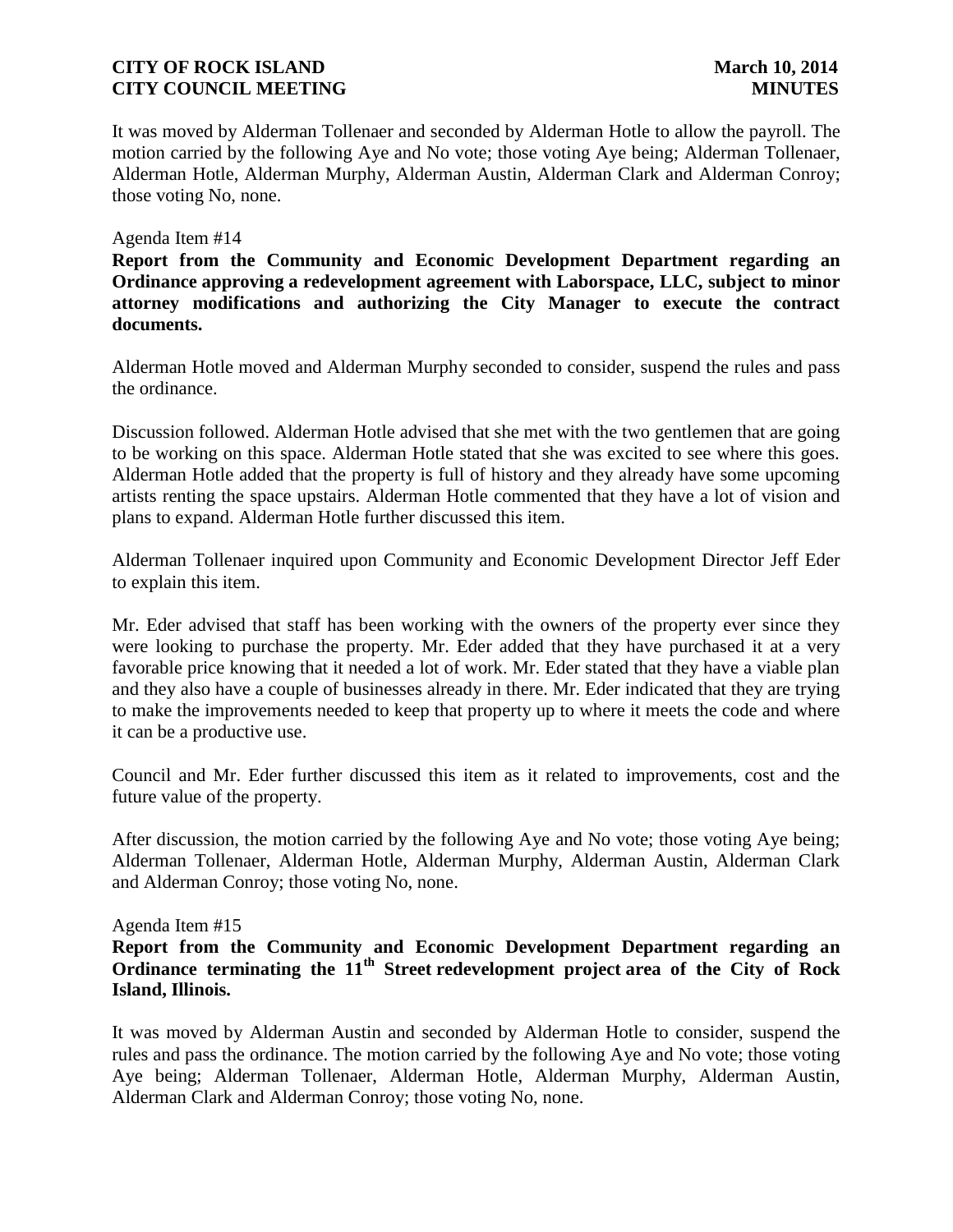#### Agenda Item #16

# **Report from the Community and Economic Development Department regarding review of a 30 lot major final plat of The Manor of Rock Island located at 26th Avenue and 8th Street**.

Alderman Clark moved and Alderman Austin seconded to approve the final plat with the requested variances as recommended, subject to a performance bond or letter of credit being submitted and approved by the City for the proposed public improvements.

Discussion followed. Mayor Pro Tem Conroy advised that this is a neat project; a good part of the City of Rock Island is being cleaned up. Mayor Pro Tem Conroy added that this is giving better housing for people that need it.

Alderman Austin inquired upon Susan Anderson from the Rock Island Housing Authority to comment on this item.

Ms. Anderson stated that they are very excited about the project. Ms. Anderson added that they had great luck with the relocation of families that were there. Ms. Anderson indicated that demolition has begun and they are getting ready to put up the new buildings. Ms. Anderson stated that it is hoped that construction will be completed within the year. Ms. Anderson commented that this will be a huge improvement to the area. Council and Ms. Anderson further discussed this item.

After discussion, the motion carried by the following Aye and No vote; those voting Aye being; Alderman Tollenaer, Alderman Hotle, Alderman Murphy, Alderman Austin, Alderman Clark and Alderman Conroy; those voting No, none.

Agenda Item #17 **Other Business.**

No one signed up to address Council to speak on a topic.

Alderman Austin stated that next week, Council will hold a public hearing on the CY14 Budget and Council will vote to adopt the budget. Alderman Austin added that the proposed budget calls for maintaining the tax rate at the current level. With the decline in the assessed valuation of property, the tax levy, the amount to be collected will also decline. Alderman Austin stated that for most tax payers in the City, while the final figure on their property tax bill may not go down, the amount to be collected by the City will likely go down.

Alderman Austin stated that when the departments presented their budget requests, he questioned whether this was the wisest action for Council to take at this time. Alderman Austin indicated that the City will be collecting about \$292,000.00 less in property taxes this year than last year. Alderman Austin contemplated as to whether this could be setting the City up for greater increases or greater cuts in services down the road. Alderman Austin advised that personnel expenses will continue to increase. Alderman Austin offered that while every department could make good use of additional revenue, infrastructure concerns are very important. Alderman Austin stated that this winter has not been kind and the damage left behind has made many